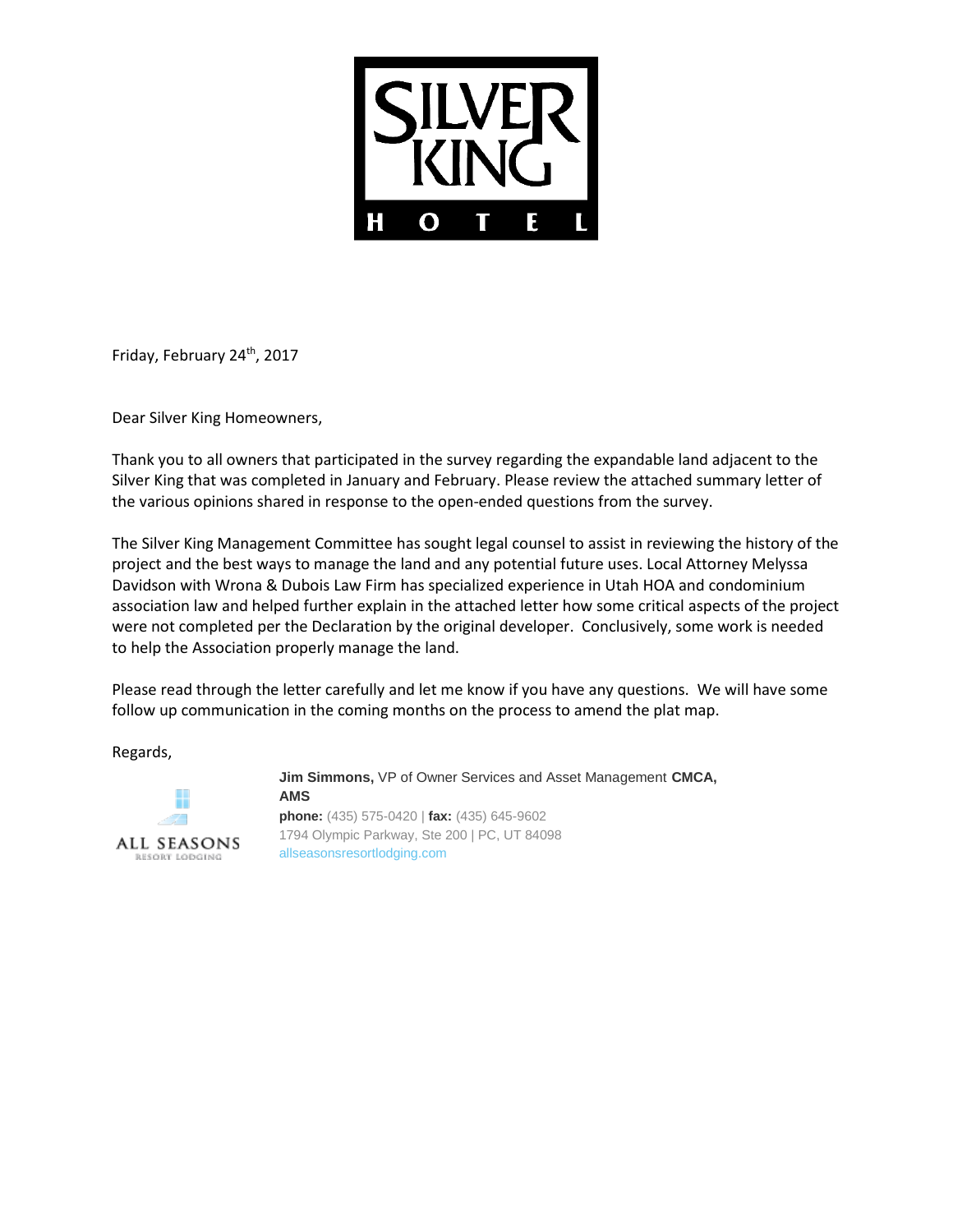### Silver King Parcel Survey

## **Q5 Please share additional comments, concerns or requests regarding how to handle the Silver King parcel or potential upgrades to the building.**

**Answered: 24 Skipped: 14**

| #              | <b>Responses</b>                                                                                                                                                                                                                                                                                                                                                                                                                                                                                                                                                                                                                                                                                                                                                                                                                                                                                                                     | Date               |
|----------------|--------------------------------------------------------------------------------------------------------------------------------------------------------------------------------------------------------------------------------------------------------------------------------------------------------------------------------------------------------------------------------------------------------------------------------------------------------------------------------------------------------------------------------------------------------------------------------------------------------------------------------------------------------------------------------------------------------------------------------------------------------------------------------------------------------------------------------------------------------------------------------------------------------------------------------------|--------------------|
|                |                                                                                                                                                                                                                                                                                                                                                                                                                                                                                                                                                                                                                                                                                                                                                                                                                                                                                                                                      | 2/7/2017 1:34 AM   |
| 1              | Regarding "Front entry - new entry steps," above: We don't need new steps, we need a wider walk ramp on the left<br>side (facing the entrance). Stairs can be narrower.                                                                                                                                                                                                                                                                                                                                                                                                                                                                                                                                                                                                                                                                                                                                                              |                    |
| 2              | We support the proposed project, but feel the developer should share in the costs of upgrades to the Silver King.                                                                                                                                                                                                                                                                                                                                                                                                                                                                                                                                                                                                                                                                                                                                                                                                                    | 2/2/2017 3:56 PM   |
| 3              | This process should include as many owners who wish to be involved and not a small selected few. Careful<br>consideration to revenue and expenditures is vital in review to manage parcel prior to decisions. More traffic to the<br>common areas is undesirable. Our building needs to stay modern and fresh. Presently, some areas are neglected and<br>could be improved without huge expense. Hold more meetings and let the owners be the deciders, not a small board.<br>We have a great property and must stay competitive with all base resorts. Thanks for asking for our input.                                                                                                                                                                                                                                                                                                                                            | 2/1/2017 8:34 PM   |
| 4              | 1. Install a window in the wall between the locker room and hallway. 2. Install a large revolving door at the front entry<br>to solve the cold air problem.                                                                                                                                                                                                                                                                                                                                                                                                                                                                                                                                                                                                                                                                                                                                                                          | 2/1/2017 8:25 AM   |
| 5              | If the potential developer of the parcel wants to pay to upgrade the above amenities, that would be acceptable. If we<br>agree to pay for upgrades, we don't know what potential obstacles we will face and how high the unexpected costs<br>might go; that is why I am opposed to agreeing to make upgrades, or allocating our "profit" to make improvements<br>beyond what we need or want for our current property.                                                                                                                                                                                                                                                                                                                                                                                                                                                                                                               | 1/31/2017 11:00 PM |
| 6              | I may not understand this, but it does not make sense to sell lot at market value as competing project to our units, and<br>for us to pay for upgrades.                                                                                                                                                                                                                                                                                                                                                                                                                                                                                                                                                                                                                                                                                                                                                                              | 1/31/2017 9:45 PM  |
| $\overline{7}$ | Sale of the property is OK. Development of the property would be great but should be done only if possible without<br>additional capital by SK owners.                                                                                                                                                                                                                                                                                                                                                                                                                                                                                                                                                                                                                                                                                                                                                                               | 1/31/2017 8:18 PM  |
| 8              | I would like to see an updated, more comprehensive fitness facility similar to what more high end destinations provive                                                                                                                                                                                                                                                                                                                                                                                                                                                                                                                                                                                                                                                                                                                                                                                                               | 1/31/2017 5:39 PM  |
| 9              | Inet is critical for Smart TV's etc Also expected in 2017. Too, bring in commercial space for rental revenue. If we build,<br>do a rooftop dining deck like Boneyard. Anything to generate revenue. The area sure could use it. The elevators def<br>need a facelift as well. Whatever is done, do not create more units unless you create more parking garages. The<br>parking is sub for the current owners. Thx                                                                                                                                                                                                                                                                                                                                                                                                                                                                                                                   | 1/31/2017 3:44 PM  |
| 10             | We do not need any upgrade in the building and should wait the area development before wasting money. In deciding<br>for the sale, the funds shall be distributed among owners, as owners of the land, not wast it in "last minute" projects.<br>And any new project in the parcel must be supported entirely by its developer. It is inadmissible the idea of owners<br>sharing their common areas or sponsoring upgrades to provide infrastructure for it.                                                                                                                                                                                                                                                                                                                                                                                                                                                                         | 1/31/2017 3:00 PM  |
| 11             | I think it is best to see what Vail does first. If they build a large parking structure, our parcel won't be necessary for<br>parking. If they build a village, our nightly rentals should go up, and we really won't need to do anything with the<br>parking lot.                                                                                                                                                                                                                                                                                                                                                                                                                                                                                                                                                                                                                                                                   | 1/31/2017 2:51 PM  |
| 12             | build new units that are large                                                                                                                                                                                                                                                                                                                                                                                                                                                                                                                                                                                                                                                                                                                                                                                                                                                                                                       | 1/31/2017 2:48 PM  |
| 13             | One of the reasons Silver King does so well is because it is a small, boutique hotel, so it has high occupancy rate and<br>therefore, high nightly rate. If the hotel is expanded, with more rooms, occupancy rate may (will) go down and nightly<br>rates will decline, as well, as there will be more rooms to fill. Newer rooms may be more desirable, further impacting<br>on existing owners. More guests will lead to crowded pool, lobby, noise, cars, parking, possible poor reviews on<br>Tripadvisor, etc., higher common area traffic = more wear and tear, etc. Rooms on the parking lot side of the hotel will<br>be impacted. So, I don't see any advantages to expanding the hotel but see a number of very significant downsides.<br>Therefore, I do not favor expanding the hotel. I am opposed to selling the lot - then we have absolutely no control over<br>it and what will become of it; not a wise decision. | 1/31/2017 2:15 PM  |
| 14             | I think the outside of the building needs to be upgraded to look newer & have a lodge look. I think a name change to<br>Silver King Lodge should be considered.                                                                                                                                                                                                                                                                                                                                                                                                                                                                                                                                                                                                                                                                                                                                                                      | 1/31/2017 2:13 PM  |
| 15             | We like the idea of additional units developed on the parcel. And opportunities for current owners to purchase one of<br>them.                                                                                                                                                                                                                                                                                                                                                                                                                                                                                                                                                                                                                                                                                                                                                                                                       | 1/26/2017 6:19 PM  |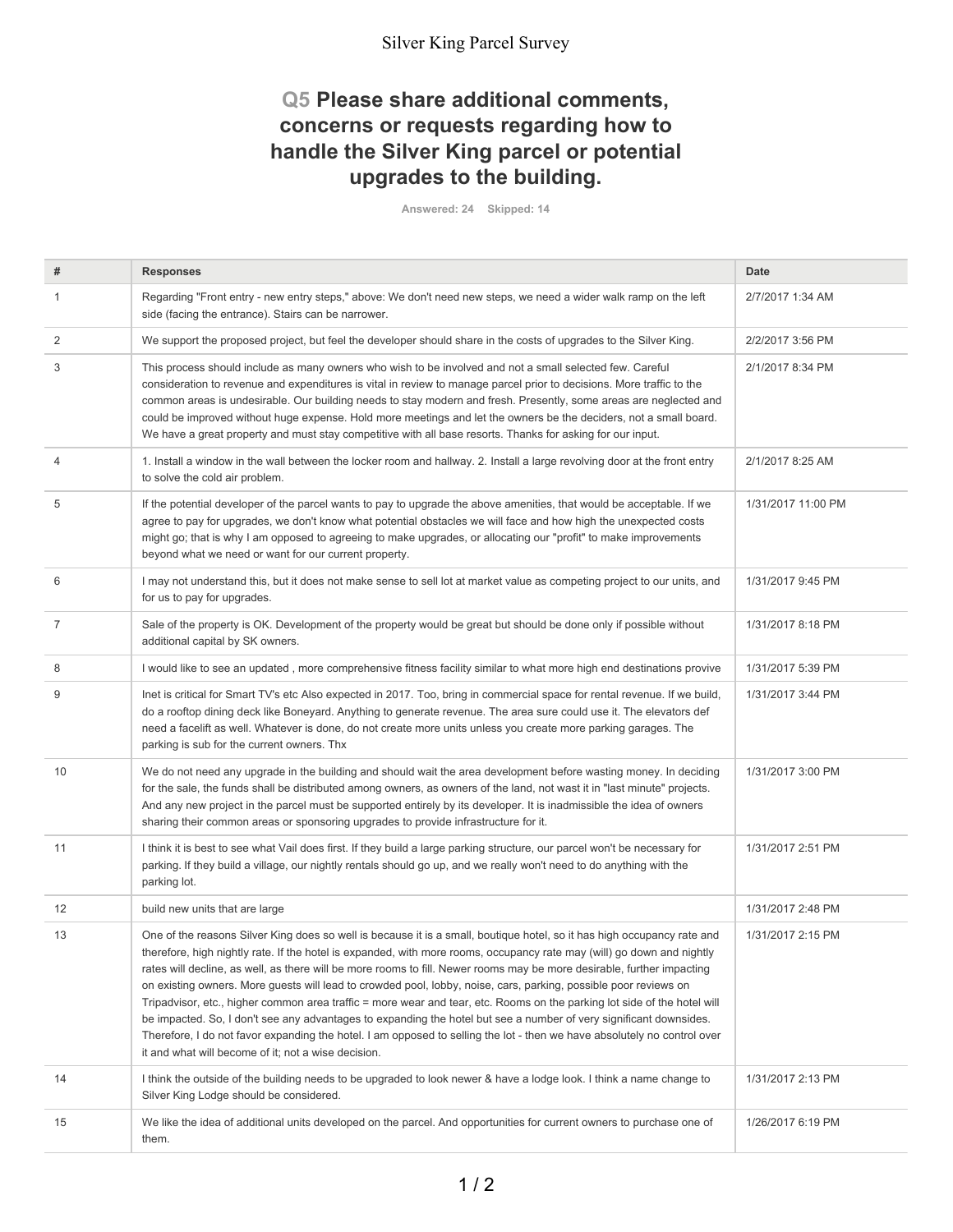# Silver King Parcel Survey

| 16 | The amenities we have aren't always in working order. Improving existing should be 1st.                                                                                                                                                                                                                                                                                                                                                                                                                                            | 1/26/2017 4:40 PM  |
|----|------------------------------------------------------------------------------------------------------------------------------------------------------------------------------------------------------------------------------------------------------------------------------------------------------------------------------------------------------------------------------------------------------------------------------------------------------------------------------------------------------------------------------------|--------------------|
| 17 | I would love to see an owner purchase the parcel, it would be like keeping it in the family.                                                                                                                                                                                                                                                                                                                                                                                                                                       | 1/26/2017 1:12 PM  |
| 18 | If we add a building (and maybe even if not) another hot tub is a good idea. Outside? I quess allowing more to use the<br>amenities depends on how many new units if built. I'd want to see some concrete plans. I am pretty sure some quick<br>electronic drawing can be done inexpensively for an idea. The parking is needed so underground parking to replace<br>the lost spaces would be something I would want to see (in addition to parking for new units). It would be nice to see a<br>market if they are to be rentals. | 1/26/2017 11:15 AM |
| 19 | The last deal was very one sided, we get money, but then Have to use it to upgrade our building to another's wishes. It<br>did not feel fair, market value or very attractive to me.                                                                                                                                                                                                                                                                                                                                               | 1/26/2017 10:51 AM |
| 20 | This opportunity is a windfall to the owners to be able to significantly increase property values and fully fund the<br>reserve at no cost to them. I worry that people's fear and greed are going to kill what is a very desirable arrangement.<br>Currently, the owners realize no extra value from that parcel.                                                                                                                                                                                                                 | 1/26/2017 8:26 AM  |
| 21 | Not sure but making it a parking structure if vail will be charging for parking and additional source of continued income                                                                                                                                                                                                                                                                                                                                                                                                          | 1/25/2017 7:36 PM  |
| 22 | I would like to see the expansion be part of Silver King and Silver King HOA, and not developed as a separate entity.<br>Also, how about using the parcel as a space for commercial development such as a restaurant (room service!!) and /<br>or have a commercial ski/bike rental/locker spot (eliminate the need for HOA to maintain one)? Adds to the amenities<br>of Silver King                                                                                                                                              | 1/25/2017 5:47 PM  |
| 23 | I think information is key. For instance I don't know how the sale would help or hurt our property. Distribution of artists<br>drawings and financials. Would existing owners share in the proceeds of the sale?                                                                                                                                                                                                                                                                                                                   | 1/25/2017 5:44 PM  |
| 24 | I do not think the HOA should sell the lot and have to pay for upgrades for the new unit owners. The idea to sell it and<br>leave it as is would be perfect, no competing units, and cash available to improve SK or disburse.                                                                                                                                                                                                                                                                                                     | 1/25/2017 4:55 PM  |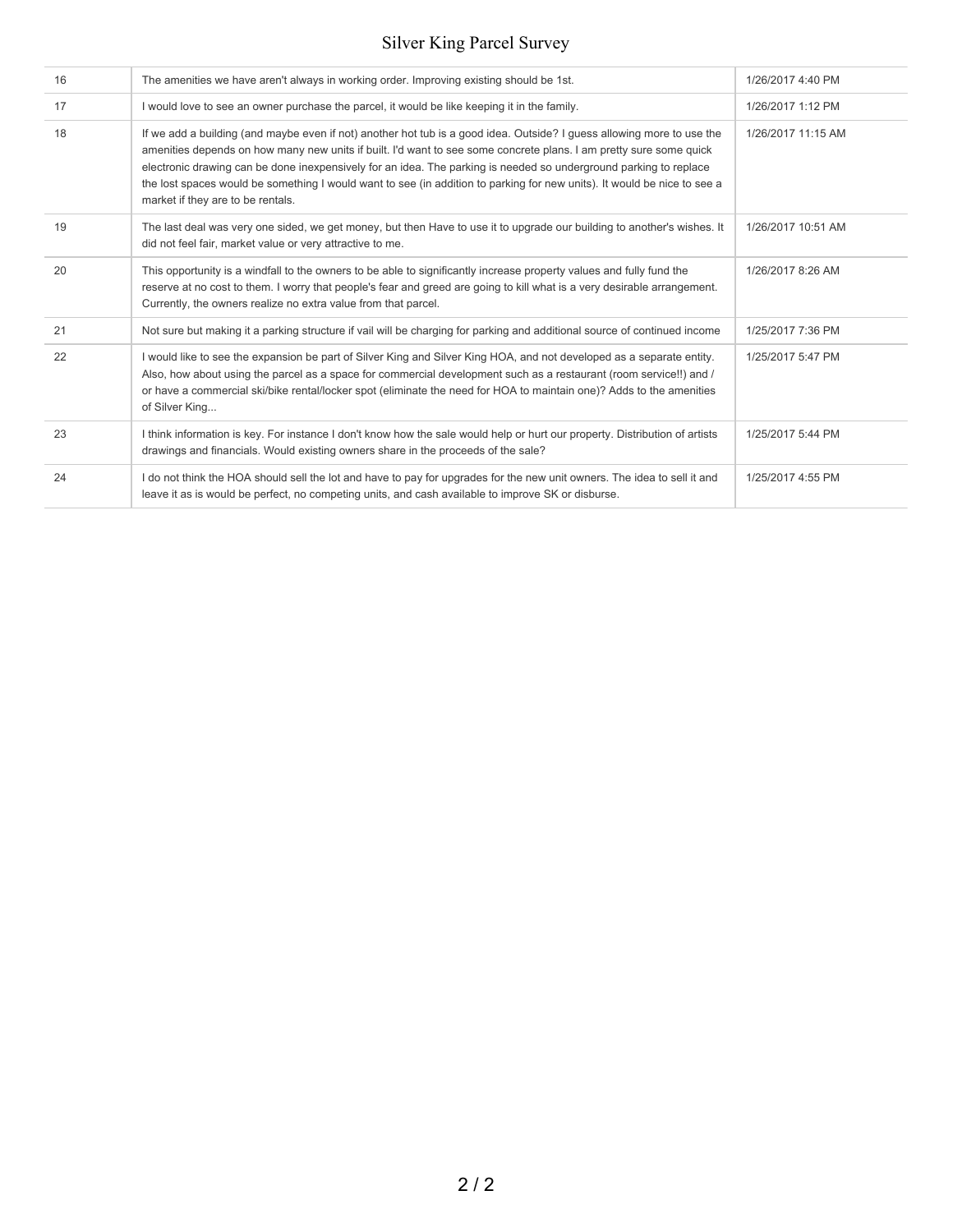WRONA | DUBOIS

1745 Sidewinder Drive Park City, Utah 84060 (435) 649.2525 f (435) 649.5959

March 16, 2017

*VIA EMAIL* Members of Silver King Association of Unit Owners

#### *Re: SILVER KING CONDOMINIUMS UNDEVELOPED PARCEL*

Dear Owners:

This firm serves as legal counsel for the Silver King Association of Unit Owners (the "Association"). The Association's Board of Directors (the "Board") requested that we follow up with you regarding the Association's recent owner-opinion survey (the "Survey") and the feedback received related to the .4842 acres of real property adjacent to the Silver King condominium building (the "Undeveloped Parcel") and possible future upgrades or changes to the condominium project facilities and amenities.

For those owners who may not be completely clear on the background and/or current legal status of the Undeveloped Parcel, initially, this area of land had been platted by the developer as "convertible land" (as defined in the Utah Condominium Ownership Act, Utah Code § 57-8-3(13)). Under Utah condominium law and pursuant to the terms of Article XXXII of the Condominium Declaration for Silver King (the "CC&Rs"), the developer had five years from the date of the  $CC&Rs'$  recording to convert the convertible land into condominium units.<sup>[1](#page-3-0)</sup> Because the developer did not complete conversion of the convertible land into condominium units within the time allowed, by operation of law, the Undeveloped Parcel became part of the common area. Pursuant to the CC&Rs and Utah condominium law, each owner has an undivided ownership interest in the common area. Pursuant to the CC&Rs, any development of

<span id="page-3-0"></span><sup>&</sup>lt;sup>1</sup> Conversion of convertible land in Utah is a two-step process which requires: (1) platting the convertible land into units; and (2) the preparation, execution, and recordation of an amendment to the CC&Rs describing the conversion, identifying the units and any common area and limited common area, and reallocating the undivided interests in the common areas and facilities between the existing units and the newly-platted units. *See* Utah Code § 57-8-13.2. For whatever reason, the developer did not take this second step.

This message is intended only for the use of the individual or entity to which it is addressed and may contain information which is privileged, confidential and/or exempt from disclosure under law. You are hereby notified that any dissemination, distribution or copying of this communication, except as may be necessary to effect delivery to the intended recipient, is strictly prohibited.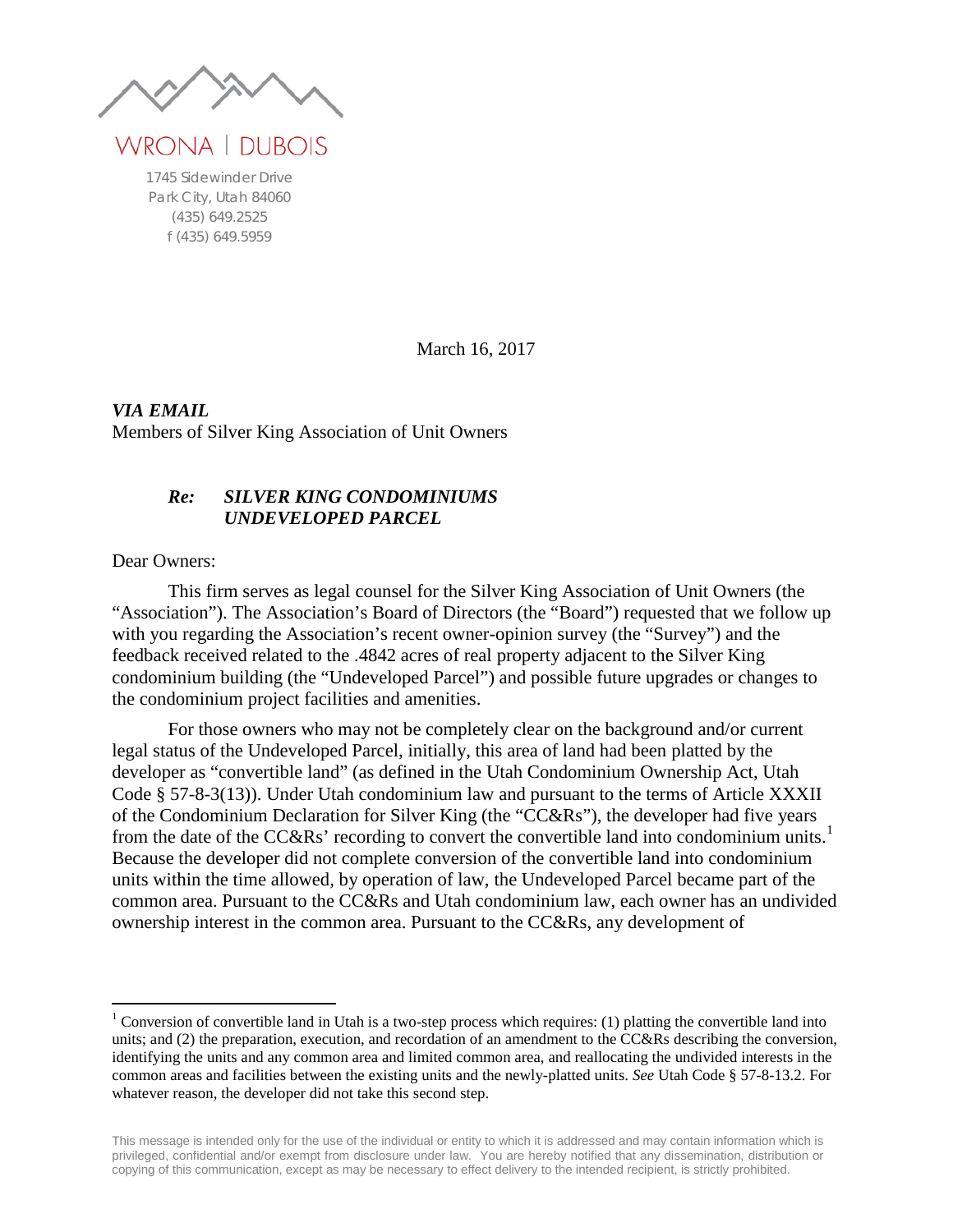Undeveloped Parcel or sale will require, at a minimum, approval of 67% of the total voting interests in the Association and approval of 67% of the first mortgagees. [2](#page-4-0)

The Survey results reflect a near even split among Owners expressing a strong preference about what the Association should do with the Undeveloped Parcel. Of those Owners expressing a definite preference, approximately half would prefer that the Association do nothing with the Undeveloped Parcel. The other half would prefer that the Association move forward with efforts to develop the Undeveloped Parcel.

The Survey results suggest that development of the Undeveloped Parcel as a separate but complementary project with shared amenities would, potentially, be acceptable to a majority of the owners responding, depending, of course, on the specifics of any such proposal. Also, an overwhelming majority (85.29%) of owners indicated they would be adamantly opposed to the sale of the Undeveloped Parcel without a clear, pre-approved plan for how the Undeveloped Parcel would be developed by a purchaser.

As mentioned above, changing the classification of the Undeveloped Parcel on the recorded plat from common area to a separate parcel owned by the Association would be a prerequisite for any development or sale. With regard to the level of owner interest in the Association pursuing change of the Undeveloped Parcel's current classification, owner response to this Survey question was approximately two to one in favor of changing the designation of the Undeveloped Parcel from common area to a separate parcel owned by the Association as a next step to accommodate possible development if an attractive opportunity should arise in the future.

Based on this feedback received from the Survey, the Board will move ahead with steps to amend the plat to identify the Undeveloped Parcel as a separate parcel owned by the Association. You can anticipate that the Board will be following up with owners directly for written consents or a special meeting to vote on a plat amendment.

To be clear, however, there are no proposals currently before the Board with regard to either development or sale. Accordingly, apart from the common area designation change, the Association has no immediate plans for the Undeveloped Parcel.

Lastly, with regard to owners' interest in upgrading the condominium project facilities and amenities, no clear order of priority for upgrades or improvements emerged from the Survey. Rather, owner-ranking of importance for major facility and/or amenity upgrades was fairly evenly divided between expanding the pool area, renovating the ski locker area, upgrading the lobby area, improving the building's rear entry area, and improving the building's front entry area.<sup>[3](#page-4-1)</sup> Accordingly, in the absence of a clear owner-mandate, the Association will not be undertaking any major upgrades or capital improvement projects at this time.

- renovating the ski locker area 43.24% (weighted average 2.57),
- upgrading the lobby area  $50\%$ ; (weighted average 2.68),
- improving the building's rear entry area 42.11% (weighted average 2.82)

<span id="page-4-0"></span> $\frac{1}{2}$ <sup>2</sup>Depending upon the nature of the development, Utah land use statutes and Park City ordinance may require greater levels of owner approval.

<span id="page-4-1"></span> $3$ Specifically, the percentage responses identifying a project as being either "very important" or "important" and the weighted response averages (averaging "very important" and "important" rating with other responses rating project priority as "neutral", "not important" and "should not be considered") are as follows:

expanding the pool area 47.37%, (weighted average 2.71),